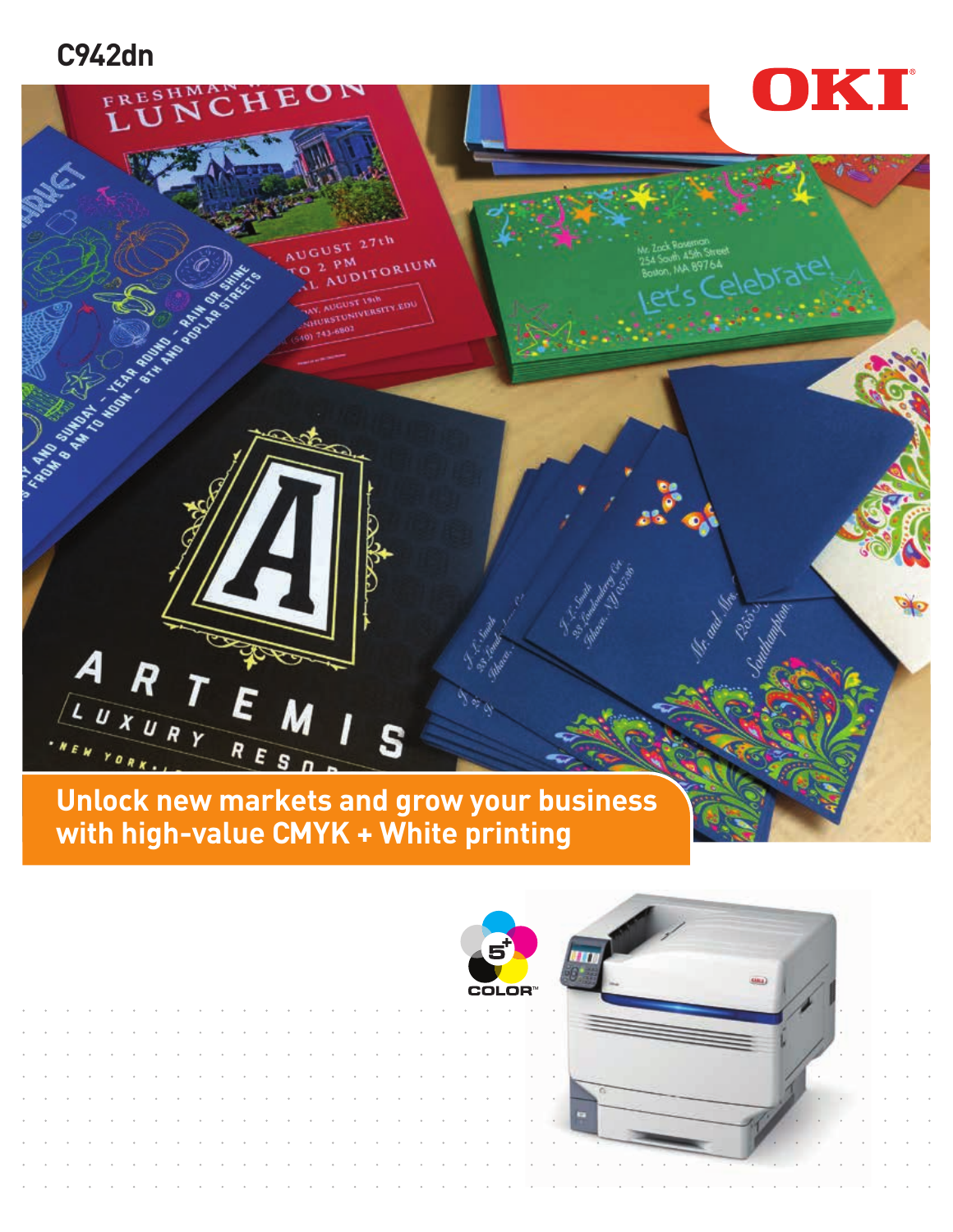# **Print color-on-color with the C942dn from OKI® : a 5-station device with breathtaking output, stunning detail and production speed.**

# **C942dn Highlights:**

Prints with CMYK plus White toner

Prints White under CMYK in a single pass for full color on dark media

High-density White toner for outstanding coverage on color stock

Print speed up to 50 ppm Color/Mono for CMYK; up to 45 ppm for CMYK over White $1$ 

True 1200 x 1200 dpi resolution

High-capacity toner: up to 38,000 pages $^2$ 

Small footprint—less than 5 square feet

Prints on a wide range of media, including envelopes, magnetic media, polyester, transparent film, and heavier stock (up to 360 gsm)

Handles 3" x 5" cards to 52" banners

Supports tabloid extra (12" x 18") and Super-B (13" x 19")

Duplex (2-sided printing) standard

PC and MAC<sup>®</sup> OS Postscript<sup>®</sup> print drivers with trapping through the driver

Optional external RIP: EFI® Fiery® C9 Server or Harlequin® DirectPrint RIP

3-Year On-Site warranty<sup>3</sup>

**Signage and Posters** – Print CMYK over White toner on clear polyester window-cling media for attentiongrabbing results.





**Eye-popping Polyester Door Hangers** – White toner gives powerful emphasis to text and graphics, making for a unique application.

#### **Premium printing on demand**

The C942dn from OKI is the ideal color print device for creative, opportunityseeking print shops, design firms, and even large retailers: a fast, flexible, costeffective, easy-to-use printer that lets you do more in house than ever before with CMYK plus White toner in one pass.

With the C942dn, premium print jobs that used to require expensive printing equipment or outside resources are available *affordably and on demand.*

### **Beyond 4-color printing**

The addition of White toner lets you do what most short-run print devices can't. Broaden your printed offerings by producing stunning white-on-color and, unique to the C942dn, brilliant color on dark media.

The C942dn gives you the ability to create a wide range of breathtaking output, including invitations, stationery,

brochures, packaging prototypes, point-of-sale material, window graphics, labels and more. It applies White toner under CMYK or alone on colored or translucent media to produce results that really stand out! And it can handle envelopes, clear polyester media, and stock as heavy as 360 gsm.

### **Print for profit**

The C942dn lets you extend your inhouse color printing capabilities from the expected to the extraordinary.

It's a new breed of print devices, perfect for short runs and, with a duty cycle rated at up to 300,000 pages per month, rugged enough for longer runs.

With its ease of use and low total cost of ownership, this affordable printing device enables you to produce premium printed products, offer new services, and grow your business and profits.

**Greeting Cards & Invitations** – Print coloron-color (White under CMYK) on a wide variety of dark-colored card stock for effects that really pop!







**Envelopes –** Print color-on-color to produce brilliant full-color images, especially impactful on dark-colored envelope media.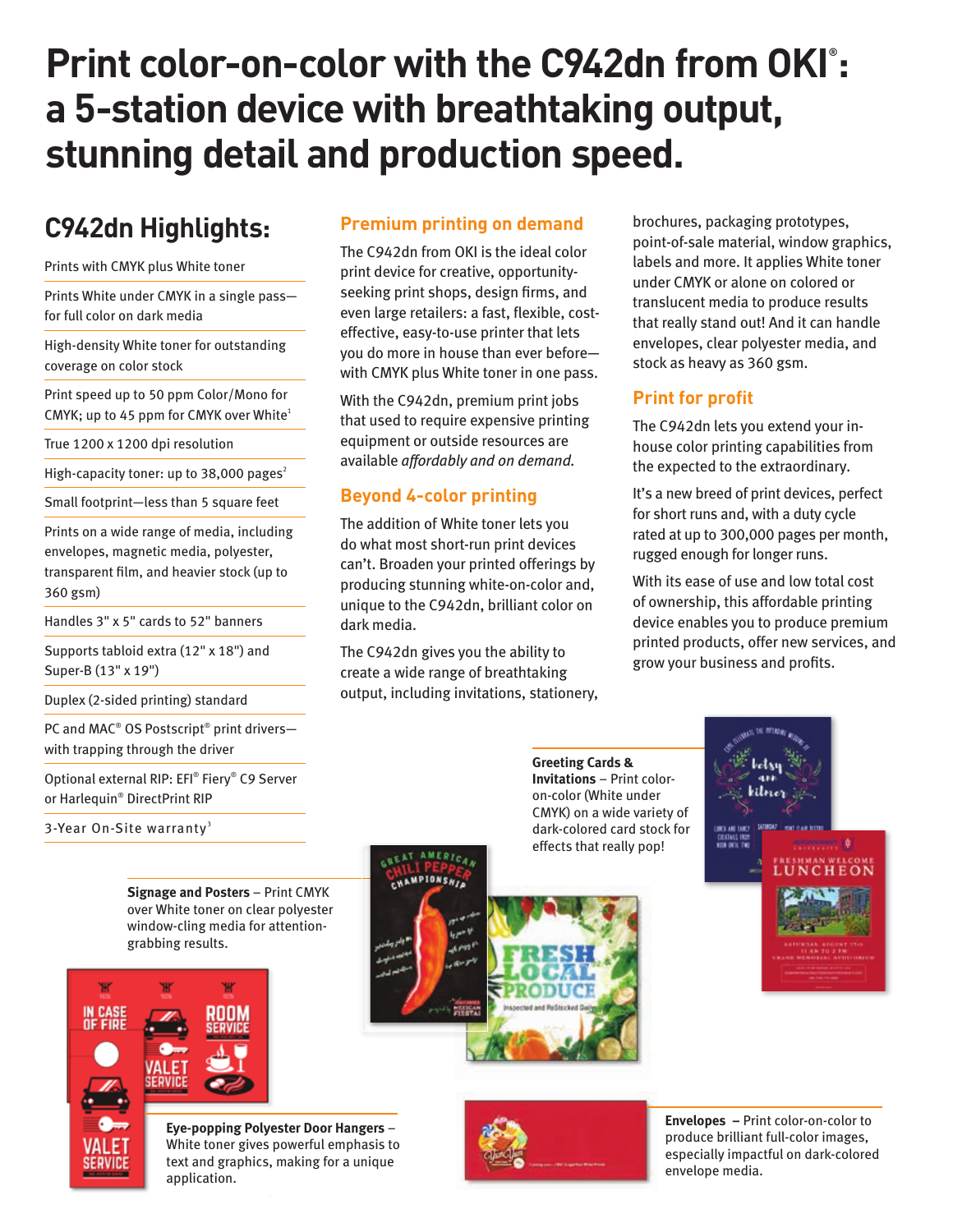# **Unique, patented OKI® technology makes all the difference, opening up opportunities for new markets, applications and sources of revenue.**

## **The 5-station C942dn vs. traditional color printing systems:**

- **Color-on-Color** The C942dn applies full-color graphics to dark-colored media with stunning results, an easy and elegant solution no ordinary color printer can match—even 5-station devices from other manufacturers.
- **Media Handling** OKI® Single Pass Color printing technology and specially developed OKI firmware enable the C942dn to handle thick media (up to 360 gsm) and sizes ranging from 3" x 5" cards to 13" x 52" banners—with ease.
- **Affordable and Compact** ROI can be a business challenge with bulky, maintenance-intensive print systems. The C942dn has a lower TCO and smaller footprint than its competition, even with an optional RIP.

#### **Optional RIP ensures color accuracy and streamlines color management**

Equipped with an optional external RIP, the C942dn expedites and streamlines job processing while maintaining industry-standard color management for consistent, predictable results.

- **The optional Fiery® C9 Server from EFI®** offers fast, precise color reproduction and flexible job management. It uses the most popular Fiery features—including Command WorkStation® , Spot-On™ and Adobe® PDF Print Engine 3.0—to expand the production capabilities and improve the operational efficiencies of print shops and in-house printing services.
- **The optional Harlequin<sup>®</sup> DirectPrint RIP** is a cost-effective way to take full advantage of the C942dn's color-on-color capabilities. It's both fast and easy to use, ensuring beautiful and accurate color every time. The "HDP" uses a PDF workflow, accepting jobs from both Mac® and PC. Built-in Harlequin Dispersed Screening (HDS) and Hybrid Screening (HXM) produce sharp details and high-fidelity color transitions.

PANTONE® libraries are included in both the Fiery C9 Server and Harlequin DirectPrint RIP, to ensure accurate color matching job to job.

#### **Real-time status and easy maintenance**

Users can get an instant read on the C942dn's status via the color LCD display, with its easy-to-read messaging and graphics. The alphanumeric keypad makes entering commands a snap. And the front-accessible compartment makes exchanging or replacing consumables quick and easy.



**Color LCD display shows current status of the printer; built-in toner gauge indicates the remaining life of each toner cartridge.**



**Front-accessible consumables make changing or replacing toner cartridges and image drums quick and easy.**



**Paper capacity expandable to 2,950 sheets max. (shown with optional 2nd tray and high-capacity feeder with casters)**



**Fiery C9 Server** 



**Harlequin DirectPrint RIP**